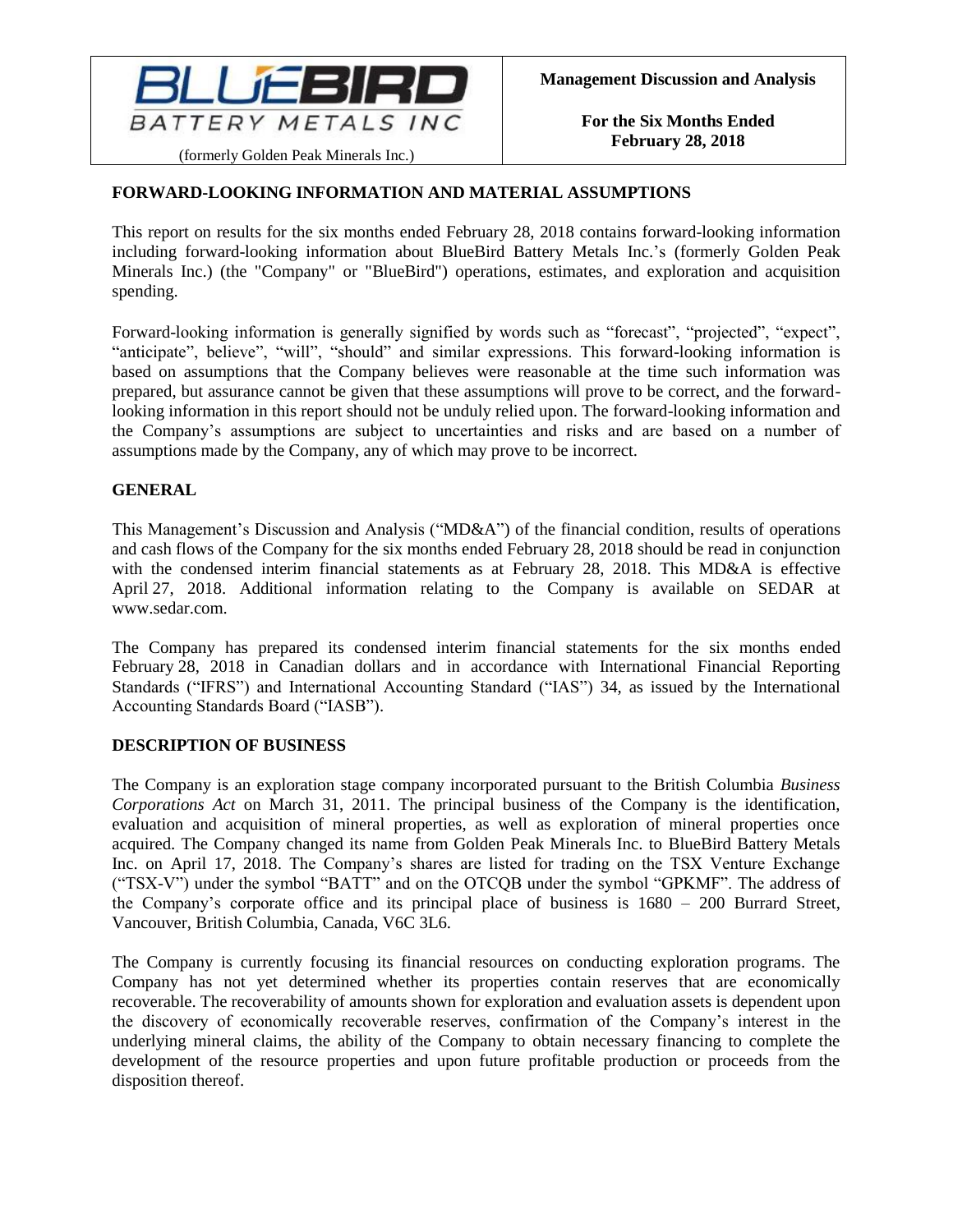

### **EXPLORATION AND EVALUATION ASSETS**

Total costs incurred on exploration and evaluation asset are summarized as follows:

|                                                | <b>Atikwa</b><br>Lake/Maybrun<br><b>Properties</b> | <b>Hemlo Property</b> | <b>Grenfell</b><br><b>Property</b> | <b>Lac Lapointe</b><br><b>Property</b> | <b>Foubert Lake</b><br><b>Property</b> | Oyster<br><b>Property</b> | <b>Total</b>    |
|------------------------------------------------|----------------------------------------------------|-----------------------|------------------------------------|----------------------------------------|----------------------------------------|---------------------------|-----------------|
| <b>Acquisition Costs</b>                       |                                                    |                       |                                    |                                        |                                        |                           |                 |
| Balance, August 31, 2016                       | \$<br>61,209                                       | \$                    | \$                                 | \$<br>92,750                           | \$<br>155,000                          | \$<br>60,000              | \$<br>368,959   |
| Acquisition and option payments (cash)         | 56,480                                             | 205,000               | 50,000                             |                                        |                                        |                           | 311,480         |
| Acquisition and option payments (shares)       | 607,000                                            | 2,074,500             | 110,000                            |                                        |                                        |                           | 2,791,500       |
| Claim costs                                    | 1,264                                              | 10,522                |                                    |                                        |                                        |                           | 11,786          |
| Impairment                                     |                                                    |                       | (160,000)                          | (92, 750)                              | (155,000)                              | (60,000)                  | (467,750)       |
| Balance, August 31, 2017                       | 725,953                                            | 2,290,022             |                                    |                                        |                                        |                           | 3,015,975       |
| Option payments (shares)                       |                                                    | 511,500               |                                    |                                        |                                        |                           | 511,500         |
| Claim costs                                    | 1,331                                              | 1,016                 |                                    |                                        |                                        |                           | 2,347           |
| Impairment                                     | (17,000)                                           | (2,802,538)           |                                    |                                        |                                        |                           | (2,819,538)     |
| Balance, February 28, 2018                     | \$<br>710,284                                      | \$<br>$\blacksquare$  | \$                                 | \$<br>$\blacksquare$                   | \$                                     | $\blacksquare$            | \$<br>710,284   |
| <b>Deferred Exploration Expenditures</b>       |                                                    |                       |                                    |                                        |                                        |                           |                 |
| Balance, August 31, 2016                       | \$                                                 | \$                    | \$                                 | \$<br>25,000                           | \$                                     |                           | \$<br>25,000    |
| Camp and other                                 | 72,223                                             | 438,161               | 80,173                             |                                        |                                        |                           | 590,557         |
| Geological                                     | 108,823                                            | 346,460               | 10,500                             | 149,147                                |                                        |                           | 614,930         |
| Geophysics                                     |                                                    | 129,762               |                                    |                                        |                                        |                           | 129,762         |
| Impairment                                     |                                                    |                       | (90, 673)                          | (174, 147)                             |                                        |                           | (264, 820)      |
| Balance, August 31, 2017                       | 181,046                                            | 914,383               |                                    |                                        |                                        | $\blacksquare$            | 1,095,429       |
| Camp and other                                 |                                                    | 15,100                |                                    |                                        |                                        |                           | 15,100          |
| Geological                                     | 31,667                                             | 13,750                |                                    |                                        |                                        |                           | 45,417          |
| Geophysics                                     |                                                    | 158,523               |                                    |                                        |                                        |                           | 158,523         |
| Impairment                                     | (12, 628)                                          | (1,101,756)           |                                    |                                        |                                        |                           | (1, 114, 384)   |
| Balance, February 28, 2018                     | \$<br>200,085                                      | \$                    | \$                                 | \$<br>$\blacksquare$                   | \$                                     | \$                        | \$<br>200,085   |
| <b>Total Exploration and Evaluation Assets</b> |                                                    |                       |                                    |                                        |                                        |                           |                 |
| Balance, August 31, 2017                       | \$<br>906,999                                      | \$<br>3,204,405       | \$                                 | \$                                     | \$                                     |                           | \$<br>4,111,404 |
| Balance, February 28, 2018                     | \$<br>910,369                                      | \$                    | \$                                 | \$<br>$\blacksquare$                   | \$                                     | \$<br>$\blacksquare$      | \$<br>910,369   |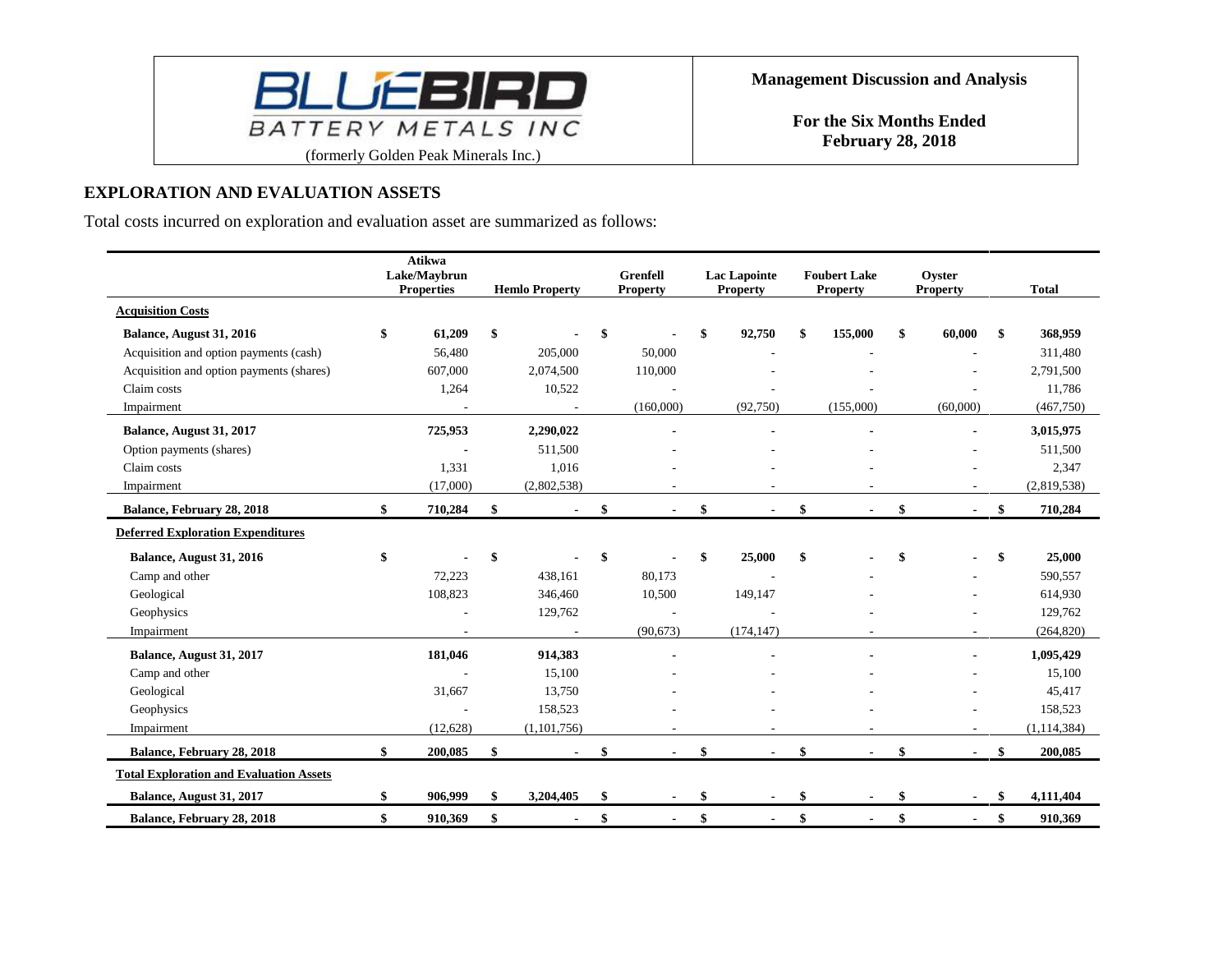

# **Atikwa Lake / Maybrun Property**

The Atikwa Lake Property is located in northwestern Ontario in the Rainy River district, an emerging gold camp. The Company has assembled a land position centered around the Maybrun Mine, a past producing gold-copper deposit.

On February 4, 2016, the Company entered into an agreement to acquire a 100% undivided interest in 20 mineral claims located in Ontario. As consideration, the Company issued 75,000 common shares of the Company at a value of \$60,000.

In March 2017, an additional 5 claims were acquired for \$6,480.

On April 7, 2017, the Company entered into an agreement to acquire a 100% interest in the Maybrun Property located in Ontario. As consideration, the Company issued 1,200,000 common shares at a value of \$600,000 and paid \$40,000 in cash.

The vendors retain a 2% net smelter return royalty ("NSR") on the property. The Company has the option to purchase 1% of the 2% NSR (one-half) at a price of \$1,000,000.

On June 19, 2017, the Company entered into an option agreement to acquire additional claims on the Atikwa Lake Property. Under the terms of the option agreement, the Company could earn a 100% interest by making payments as follows:

- Issuing 25,000 common shares of the Company (issued) and making a cash payment of \$10,000 (paid) upon approval by the TSX-V;
- Issuing 25,000 common shares of the Company and making a cash payment of \$25,000 by June 23, 2018;
- Issuing 50,000 common shares of the Company and making a cash payment of \$35,000 by June 23, 2019; and
- Issuing 85,000 common shares of the Company and making a cash payment of \$60,000 by June 23, 2020.

The Company was also required to incur exploration expenditures on the additional claims as follows:

- \$50,000 on or before June 19, 2018;
- An additional \$75,000 on or before June 19, 2019; and
- An additional \$150,000 on or before June 19, 2020.

The vendors retained a 2% NSR on the property. The Company had the option to purchase 1% of the 2% NSR (one-half) at a price of \$1,000,000.

Subsequent to February 28, 2018, the Company provided termination notice to the vendors of the June 19, 2017 option agreement. The Company recorded an impairment of \$26,628 as a result of the termination.

### **Canegrass Property**

On March 15, 2018, the Company entered into an option agreement with Trafalgar Resources Pty. Ltd. ("Trafalgar") to acquire a 100% interest in the Canegrass Property, located in the Mount Magnet region of Western Australia.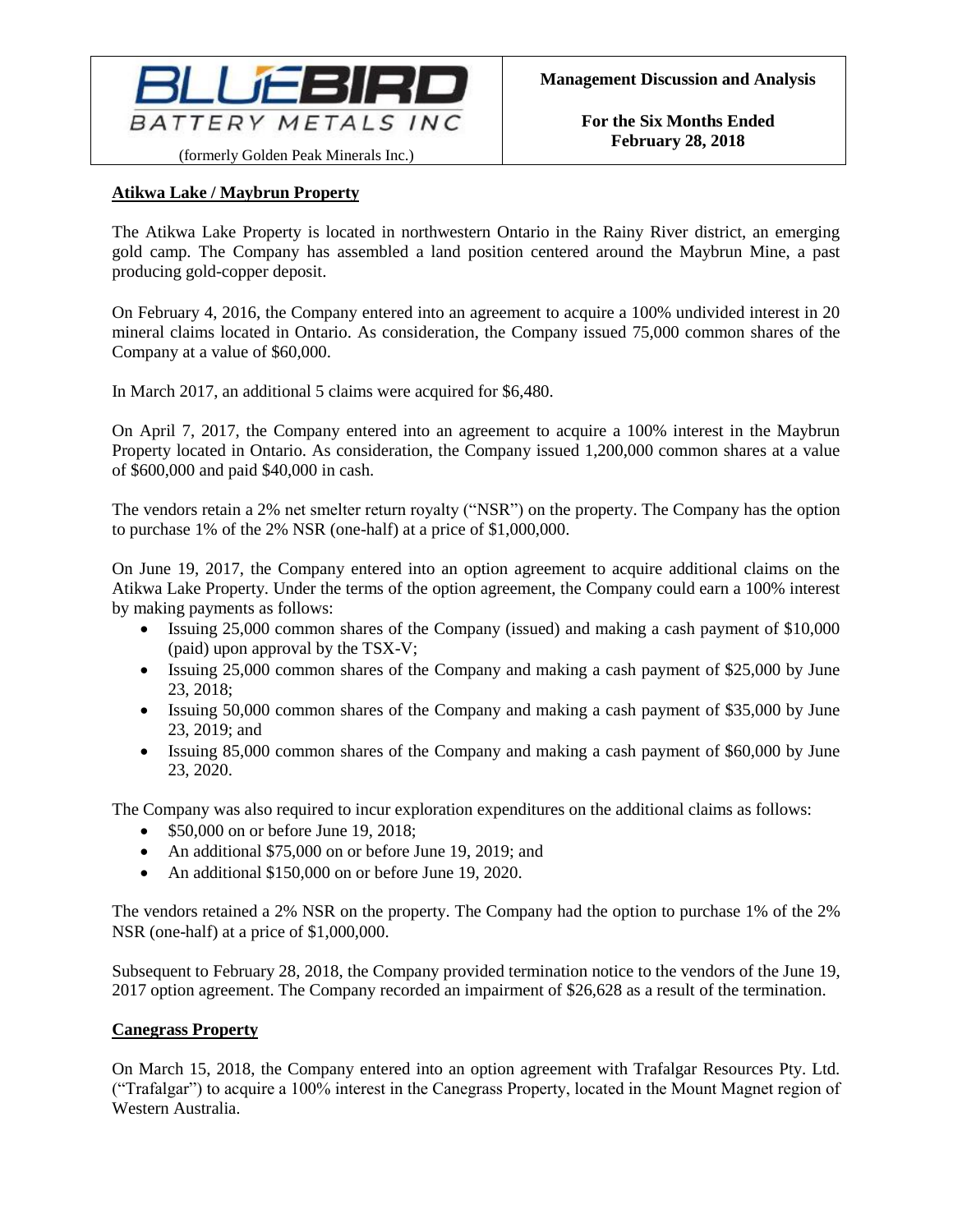

In consideration, the Company must make payments as follows:

- Cash payment of \$25,000 (paid) and issuance of 3,000,000 common shares of the Company (issued) upon approval by the TSX-V (approval received on March 31, 2018);
- Issuance of an additional 1,875,000 common shares of the Company on or before March 21, 2019; and
- Issuance of an additional 1,875,000 common shares of the Company on or before March 21, 2020.

The Company must also incur exploration expenditures as follows:

- \$500,000 on or before March 21, 2019;
- An additional \$1,000,000 on or before March 21, 2020; and
- An additional \$1,500,000 on or before March 21, 2021.

A finder's fee of 261,058 shares was paid in relation to the agreement. Subject to further TSX-V approval, a discovery bonus of 1,500,000 common shares of the Company will be issued in the event of discovery of a copper/cobalt resource of 250,000 ounces or greater on the Canegrass Property.

The Company also paid a \$25,000 deposit to Trafalgar during the six months ended February 28, 2018.

# **Batt Property**

On March 26, 2018, the Company entered into an option agreement with Strategic Metals Ltd. ("Strategic") to acquire a n80% interest in the Batt Property, located in the Yukon Territory.

In consideration, the Company paid cash of \$25,000 and issued 250,000 common shares of the Company.

The Company must also incur exploration expenditures as follows:

- \$50,000 on or before March 31, 2019;
- An additional \$150,000 on or before March 31, 2020; and
- An additional \$300,000 on or before March 31, 2021.

Strategic retains a 1% NSR on the property. In the case the option agreement terms are met, a joint venture ("JV") will be formed between the Company and Strategic. Should Strategic's JV participation drop below 10%, the NSR will increase to 2%. At that time, the Company may repurchase 1% (one-half) of the NSR for \$1,000,000, subject to further TSX-V approval.

### **Hemlo Properties**

### Heikki Property

On October 28, 2016, and as amended November 17, 2017, the Company entered into four option agreements to acquire the Esa, Kulta, Seija and Soturi properties, collectively, the Heikki Property.

Under the terms of the option agreement, the Company could earn a 100% interest by making payments as follows:

• Issuing 2,600,000 common shares of the Company (issued and valued at \$1,040,000) and making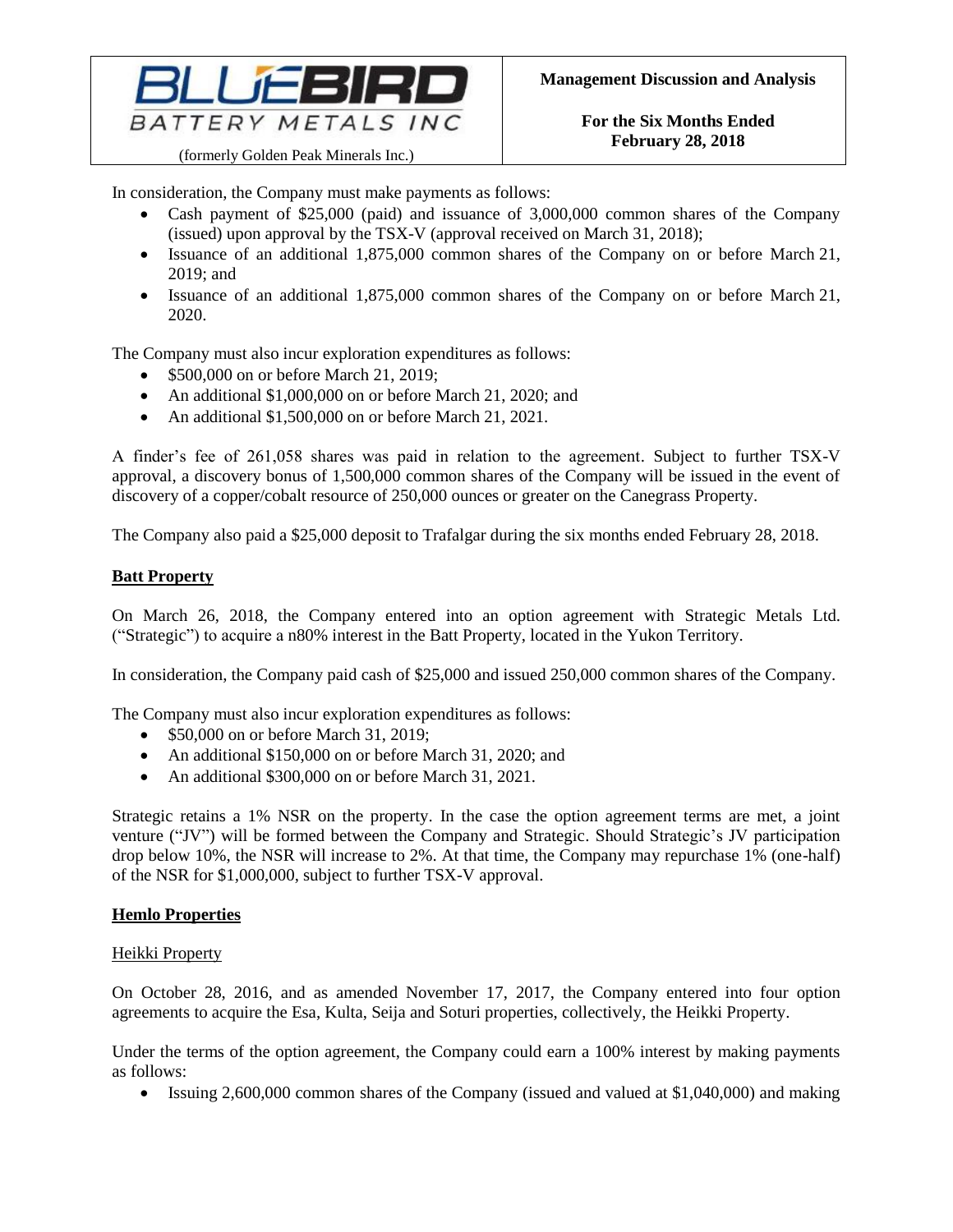

a cash payment of \$105,000 (paid) upon approval by the TSX-V;

- Issuing 3,100,000 common shares of the Company by January 31, 2018; and
- Issuing 1,750,000 common shares of the Company by November 17, 2018.

The vendors retained a 3% NSR on the property. The Company had the option to purchase 1% of the 3% NSR (one-third) at a price of \$500,000.

On August 9, 2017, the Company announced initial results of a completed airborne VTEM™ survey and the completion and filing of the initial National Instrument ("NI") 43-101 Technical Report on the Heikki property.

NI-43-101 Technical Report Highlights:

- The Report, based on positive merits of the project and exploration potential, recommends:
	- o Completion of a CAD\$2.6 million, two phase exploration program that includes airborne and surface geophysics, regional and local scale geological mapping and sampling (Phase 1) followed by compilation, interpretation and diamond drilling (Phase 2).
- The Report also provides a recommendation that the area where the metasedimentary and intermediate/mafic volcanic rocks are in contact with the Cedar Lake Pluton is a prime exploration target.

The Company filed the Report entitled "N.I. 43-101 Technical Report on the Heikki Hemlo Property" dated July 17, 2017. The report was authored by independent consultants Peter Caldbick, P.Geo. and J. Garry Clark, P.Geo. The report is available on SEDAR [\(www.sedar.com\)](http://www.sedar.com/) under the Company's profile.

Subsequent to February 28, 2018, the Company provided termination notice to the vendors of the Heikki Property. The Company recorded an obligation to issue shares of \$511,500 in relation to the January 31, 2018 payment. The Company recorded an impairment of \$2,625,499 as a result of the termination.

### Hemlo East

On January 27, 2017, the Company entered into an option agreement to acquire the Hemlo East Property, located in Ontario. Under the terms of the option agreement, the Company could earn a 100% interest by making payments as follows:

- Issuing 750,000 common shares of the Company (issued and valued at \$352,500) and making a cash payment of \$100,000 (paid) upon approval by the TSX-V;
- Issuing 500,000 common shares of the Company and making a cash payment of \$100,000 by February 8, 2018;
- Issuing 500,000 common shares of the Company and making a cash payment of \$100,000 by February 8, 2019; and
- Issuing 500,000 common shares of the Company and making a cash payment of \$40,000 by February 8, 2020.

The Company was also required to incur exploration expenditures on the property as follows:

- \$600,000 on or before January 27, 2018;
- An additional \$600,000 on or before January 27, 2019; and
- An additional \$600,000 on or before January 27, 2020.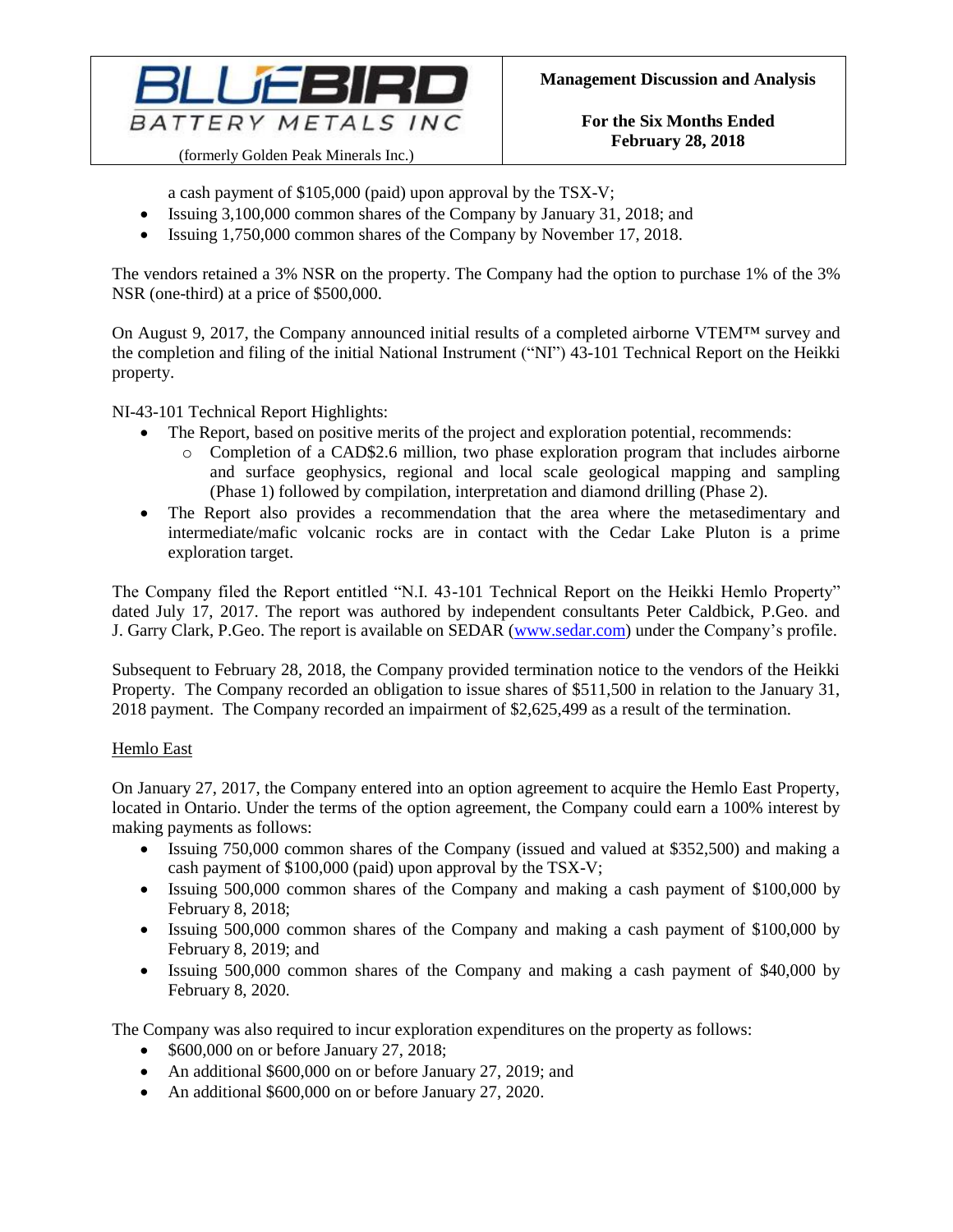

The vendor retained a 2.5% NSR on the property. The Company had the option to purchase 0.5% of the 2.5% NSR (one-fifth) at a price of US \$1,000,000.

On January 31, 2018, the Company provided termination notice to the vendor of the Hemlo East Property. The Company recorded an impairment of \$591,195 as a result of the termination.

# Hemlo East Extension and Hemlo West

On May 31, 2017, and as amended December 18, 2017 and January 31, 2018, the Company entered into two agreements to acquire additional claims in the Hemlo area. Under the terms of the agreements, the Company could earn a 100% interest by making payments as follows:

- Issuing 2,200,000 common shares of the Company upon approval by the TSX-V (issued and valued at \$682,000); and
- Issuing 1,000,000 common shares of the Company and making a cash payment of \$500,000 by March 2, 2018.

The vendors retained a 2% NSR on each property. The Company had the option to purchase 1% of each 2% NSR (one-half) at a price of \$1,000,000 each.

Subsequent to February 28, 2018, the Company provided termination notice to the vendors of the Hemlo East Extension Property and Hemlo West Property. The Company recorded an impairment of \$687,600 as a result of the terminations.

### **Other Properties**

### Grenfell Property

On October 13, 2016, the Company entered into an option agreement to acquire the Grenfell Property located in Ontario. Under the terms of the option agreement, the Company could earn a 100% interest by making payments as follows:

- Issuing 250,000 common shares of the Company (issued and valued at \$110,000) and making a cash payment of \$50,000 (paid) upon approval by the TSX-V;
- Issuing 250,000 common shares of the Company and making a cash payment of \$50,000 by October 26, 2017;
- Issuing 250,000 common shares of the Company and making a cash payment of \$50,000 by October 26, 2018; and
- Issuing 250,000 common shares of the Company and making a cash payment of \$50,000 by October 26, 2019.

In the event of a minimum discovery of 1,000,000 ounces of gold or gold equivalent resource, the Company would pay a bonus of \$1,000,000 to the optionor upon completion of a NI-43-101 compliant report. The original vendor retained a 2% NSR on the property. The Company had the option to purchase 1% of the 2% NSR (one-half) at a price of \$1,000,000.

At August 31, 2017, the Company determined it would not make the payment of 250,000 common shares and \$50,000 due on October 26, 2017. Accordingly, the property was written down to \$nil.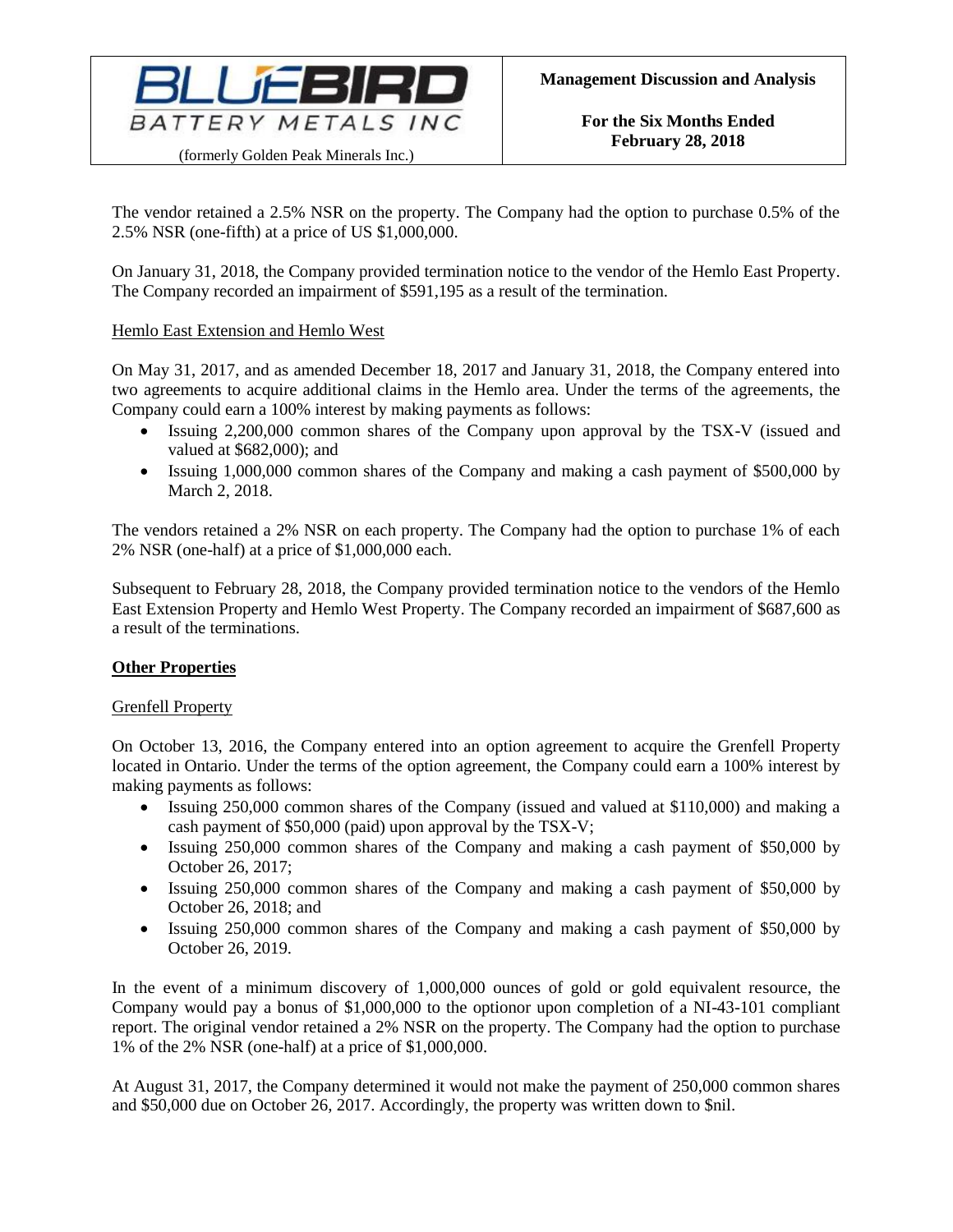

Lac Lapointe Property

On February 15, 2016, the Company entered into an option agreement to acquire a 100% undivided interest in 20 mineral claims located in Quebec. Under the terms of the option agreement, the Company could earn a 100% interest by making payments as follows:

- Issuing 132,500 common shares of the Company upon approval by the TSX-V (issued and valued at \$92,750);
- Cash payment of \$40,000 on or before August 15, 2017; and
- Cash payment of \$100,000 on or before February 15, 2019.

The vendor retained a 2% Gross Overriding Royalty Return ("GORR") on the property. The Company had the option to purchase 1% of the 2% GORR (one-half return) at a price of \$1,000,000.

The Company did not make the payment of \$40,000 due on August 15, 2017. Accordingly, the property was written down to \$nil.

#### Foubert Lake Property

On June 26, 2015, the Company entered into an agreement to acquire a 100% undivided interest in 11 mineral claims located in Quebec. As consideration, the Company paid a total of \$11,000 in cash and issued a total of 240,000 common shares of the Company at a value of \$144,000.

The vendor retained a 1% NSR on the property. The Company had the option to purchase the NSR at a price of \$500,000.

At August 31, 2017, the Company determined that the value of the property was impaired, and it was written down to \$nil.

#### Oyster Property

On September 23, 2015, the Company entered into an agreement to acquire a 100% undivided interest in 4 mineral claims located in Manitoba. As consideration, the Company issued 100,000 common shares of the Company at a value of \$60,000.

The vendor retained a 3% GORR on the property. The Company had the option to purchase 1% of the 3% GORR (one-third) at a price of \$1,000,000.

At August 31, 2017, the Company determined that the value of the property was impaired, and it was written down to \$nil.

### **Flow-through**

At February 28, 2018, the Company had no remaining commitment to incur exploration expenditures in relation to its December 2016 flow-through share financing.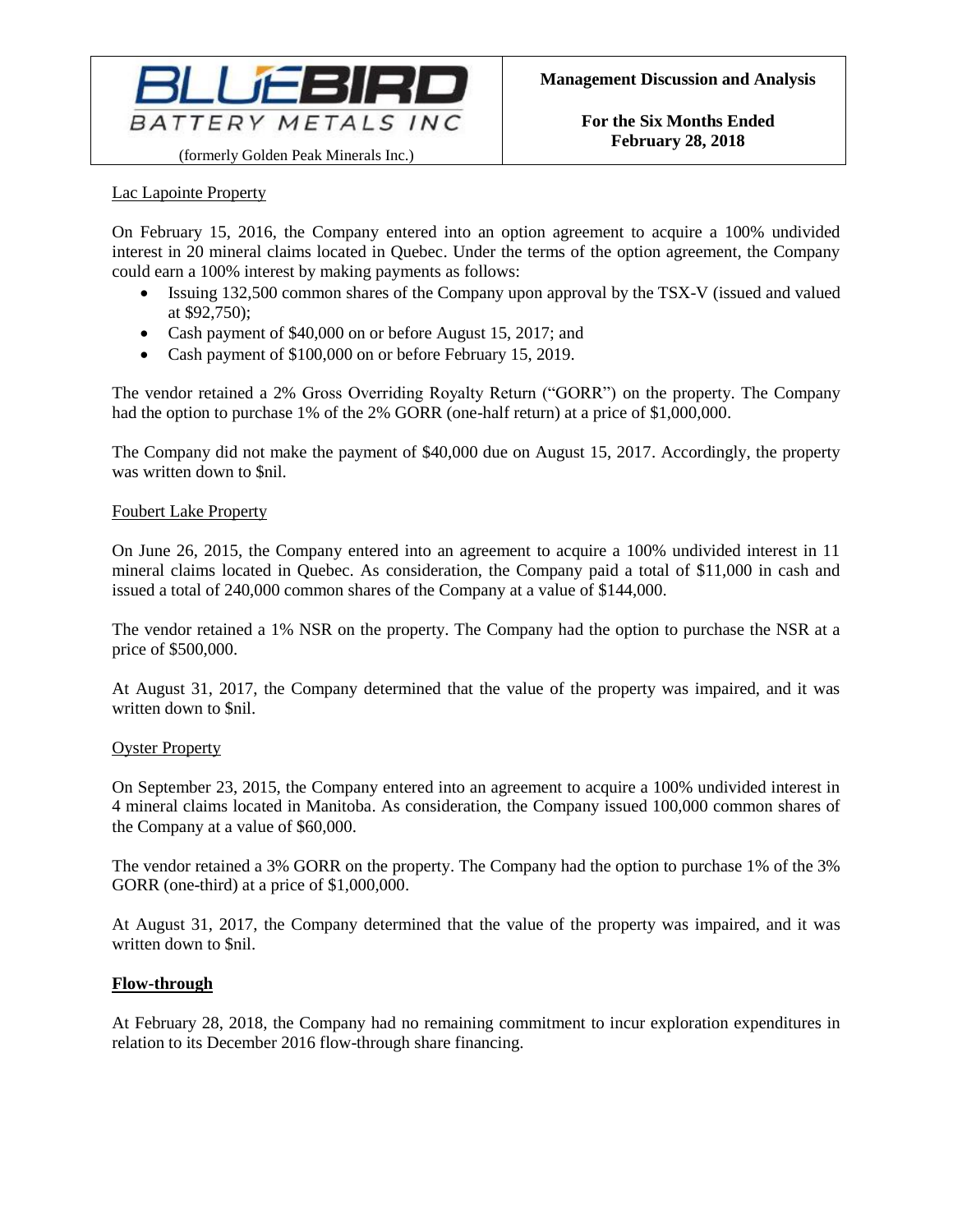

# (formerly Golden Peak Minerals Inc.)

**SELECTED ANNUAL INFORMATION**

|                                  | <b>August 31, 2017</b>   | <b>August 31, 2016</b> | <b>August 31, 2015</b> |  |
|----------------------------------|--------------------------|------------------------|------------------------|--|
| Revenue                          |                          |                        |                        |  |
| Net loss and comprehensive loss  | (1,751,417)              | (575, 236)             | (199, 624)             |  |
| Basic and diluted loss per share | (0.14)                   | (0.37)                 | (0.18)                 |  |
| Total assets                     | 4,365,163                | 400,988                | 435,173                |  |
| Long-term debt                   |                          |                        |                        |  |
| Dividends                        | $\overline{\phantom{0}}$ | -                      |                        |  |

# **SUMMARY OF QUARTERLY RESULTS (\$000s except earnings per share)**

| For the Quarter Periods Ending on | February 28,<br>2018 | November 30,<br>2017 | August 31,<br>2017 | <b>May 31,</b><br>2017 |
|-----------------------------------|----------------------|----------------------|--------------------|------------------------|
| Revenue                           |                      |                      |                    |                        |
| Net loss and comprehensive loss   | (4,214)              | (119)                | 788)               | .574                   |
| Basic and diluted loss per common |                      |                      |                    |                        |
| share                             | (0.23)               | (0.01)               | (0.04)             | (0.04)                 |

|                                   | February 28,<br>2017 | November 30,<br>2016 | August 31,<br>2016 | <b>May 31,</b><br>2016 |
|-----------------------------------|----------------------|----------------------|--------------------|------------------------|
| For the Quarter Periods Ending on |                      |                      |                    |                        |
| Revenue                           |                      |                      |                    |                        |
| Net loss and comprehensive loss   | (81)                 | (308)                | (425)              | (33)                   |
| Basic and diluted loss per common |                      |                      |                    |                        |
| share                             | (0.01)               | (0.06)               | (0.27)             | (0.02)                 |

# **OPERATIONS**

Three Months ended February 28, 2018

During the three months ended February 28, 2018 (which is Q2 2018), the Company reported a net loss of \$4,214,221 (2017 - \$81,079). Variations in expenses from the three months ended February 28, 2018 to the three months ended February 28, 2017 were as follows:

- Consulting fees of \$219,917 (2017 \$90,508) increased as the Company engaged additional consultants later in the 2017 fiscal year that continued into Q2 2018;
- Management fees of \$20,000 (2017 \$45,000) decreased primarily as a result of the CEO's fees being capitalized to exploration and evaluation assets in Q2 2018;
- Office and general of \$7,120 (2017 \$11,036) decreased due to timing of expenditures;
- Professional fees of \$12,218 (2017 \$nil) increased due to legal and audit fees;
- Rent of \$9,000 (2017 \$6,800) increased due to increased rents in 2018;
- Shareholder communications and investor relations of \$910 (2017 \$44,462) was the result of decreased promotional activity for the Company in Q2 2018;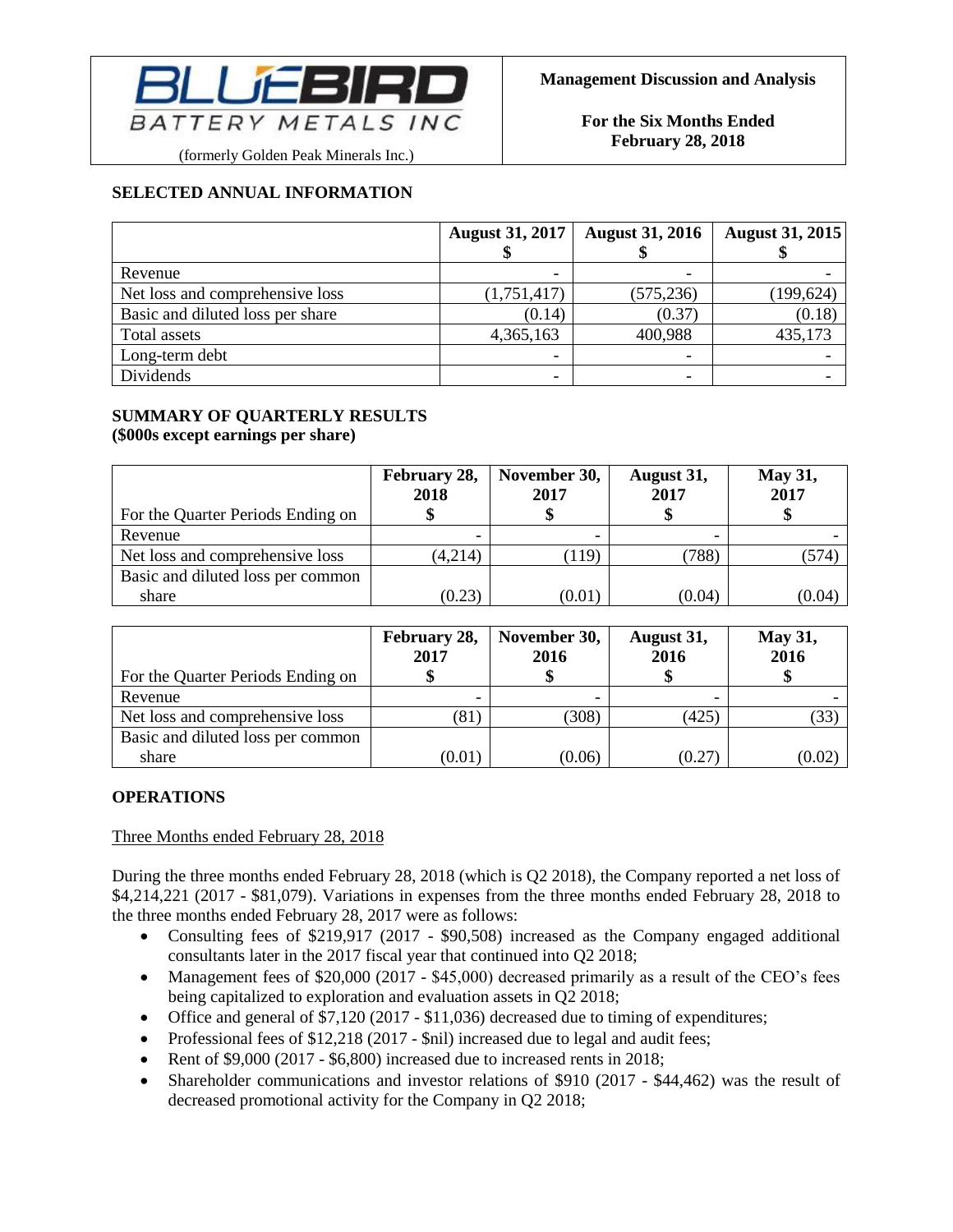

(formerly Golden Peak Minerals Inc.)

- Transfer agent and filing fees of \$9,682 (2017 \$19,243) decreased due to the costs of a US listing in Q2 2017;
- Travel of \$1,452 (2017 \$8,687) decreased due to timing of expenditures;
- Other income of \$nil (2017 \$146,120) relates to the reduction of other liability (which reflects the premium paid by investors on the Company's 2016 flow-through share grant) upon completion of qualifying exploration expenditures by the Company; and
- Impairment of exploration and evaluation assets of \$3,933,922 (2017 \$nil) is the result of the Company writing off the Hemlo properties and a portion of the Atikwa/Maybrun property.

# Six Months ended February 28, 2018

During the six months ended February 28, 2018 (which is Q2 2018), the Company reported a net loss of \$4,333,539 (2017 - \$389,102). Variations in expenses from the six months ended February 28, 2018 to the six months ended February 28, 2017 were as follows:

- Consulting fees of \$322,444 (2017 \$164,008) increased as the Company engaged additional consultants later in the 2017 fiscal year that continued into 2018;
- Management fees of \$35,000 (2017 \$73,250) decreased primarily as a result of the CEO's fees being capitalized to exploration and evaluation assets in 2018;
- Office and general of \$14,405 (2017 \$12,120) increased due to additional activity in 2018;
- Professional fees of \$12,218 (2017 \$1,411) increased due to legal and audit fees;
- Rent of \$18,000 (2017 \$6,800) due to higher rents in 2018 and rent only being paid for part of 2017;
- Shareholder communications and investor relations of \$9,145 (2017 \$77,505) was the result of decreased promotional activity for the Company in 2018;
- Transfer agent and filing fees of \$12,234 (2017 \$69,651) decreased due to the costs of a US listing in 2017;
- Other income of \$25,338 (2017 \$146,120) relates to the reduction of other liability (which reflects the premium paid by investors on the Company's 2016 flow-through share grant) upon completion of qualifying exploration expenditures by the Company;
- Loss on settlement of accounts payable of \$nil (2017 \$107,333) was the result of the Company issuing shares and warrants to settle accounts payable and the timing creating a difference in the valuation of the securities issued; and
- Impairment of exploration and evaluation assets of \$3,933,922 (2017 \$nil) is the result of the Company writing off the Hemlo properties and a portion of the Atikwa/Maybrun property.

# **LIQUIDITY AND CAPITAL RESOURCES**

The Company's cash at February 28, 2018 was \$1,359,452, compared to \$178,018 at August 31, 2017. The working capital was \$994,911 (August 31, 2017 – working capital of \$36,720).

The Company will need to raise additional financing in order to meet general working capital requirements for the 2018 fiscal year and to make option payments and continue exploration on its mineral properties.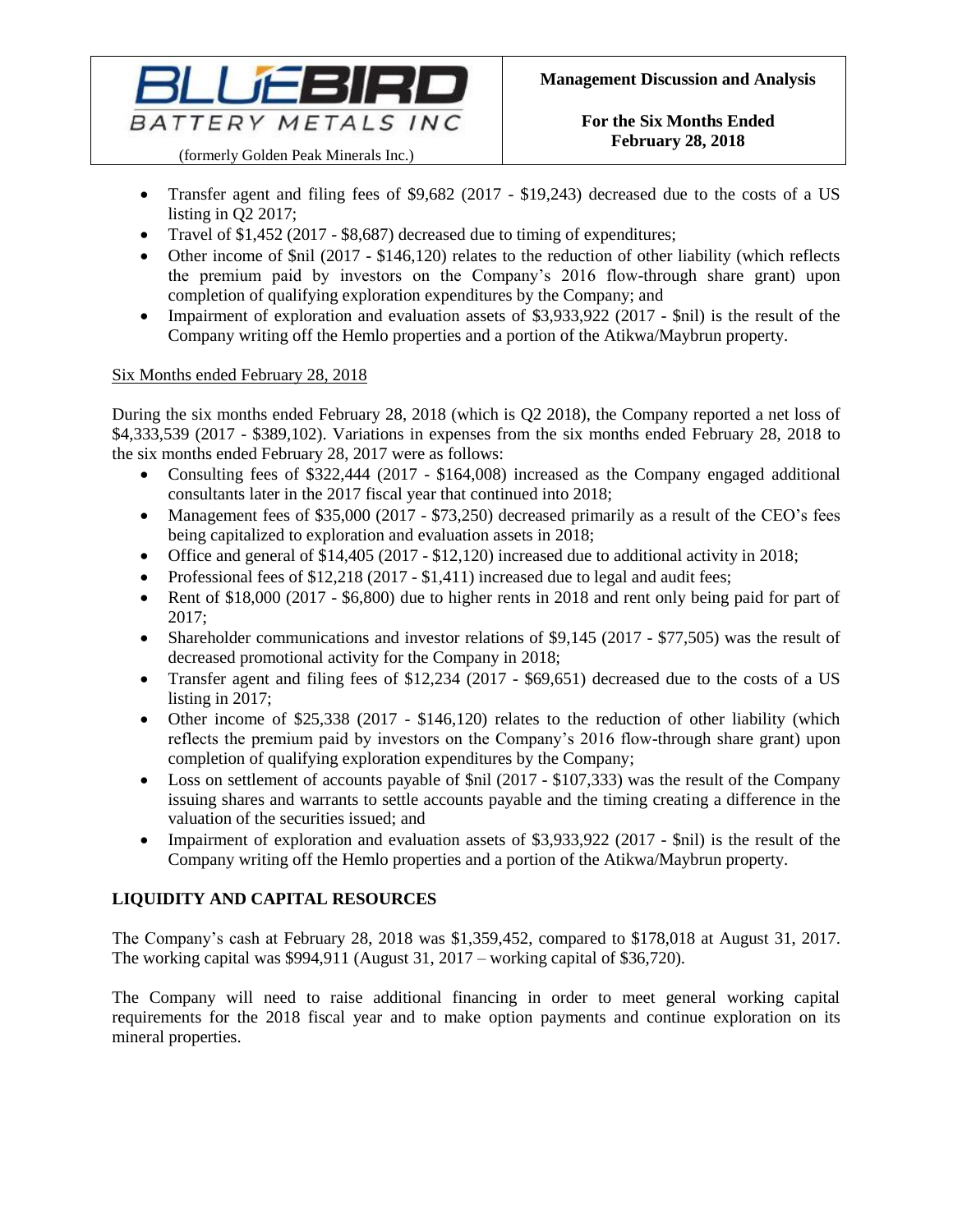

(formerly Golden Peak Minerals Inc.)

# **OFF-BALANCE SHEET ARRANGEMENTS**

The Company has not entered into any off-balance sheet arrangements.

# **TRANSACTIONS WITH RELATED PARTIES**

These amounts of key management compensation are included in the amounts shown on the condensed interim statements of comprehensive loss:

|                 |    | <b>Six Months</b><br><b>Ended</b><br>February 28,<br>2018 | <b>Six Months</b><br><b>Ended</b><br>February 28,<br>2017 |  |  |
|-----------------|----|-----------------------------------------------------------|-----------------------------------------------------------|--|--|
| Management fees | \$ | 35,000 \$                                                 | 73,250                                                    |  |  |
| Geological      | S  | 87,500                                                    | \$                                                        |  |  |

Key management includes directors and officers of the Company, including the Chief Executive Officer and Chief Financial Officer.

During the six months ended February 28, 2018, the Company paid or accrued \$nil (2017 - \$37,000) for consulting fees to companies controlled by directors and \$18,000 (2017 - \$nil) in rent to a company in which an officer of the Company is an officer and director.

As at February 28, 2018, included in accounts payable and accrued liabilities is \$32,958 (August 31, 2017 - \$3,216) due to a company controlled by an officer of the Company and \$nil (August 31, 2017 - \$47,032) due to a company in which an officer of the Company is an officer and director for shared administrative costs. These amounts are unsecured, non-interest-bearing and have no fixed terms of repayment.

# **COMMITMENTS**

The Company is obligated to make certain payments and issue shares in connection with the acquisition of its exploration and evaluation assets.

# **NEW ACCOUNTING STANDARDS ISSUED BUT NOT YET EFFECTIVE**

Certain new standards, interpretations and amendments to existing standards have been issued by the IASB or the International Financial Reporting Interpretations Committee ("IFRIC") that are mandatory for accounting periods noted below. Some updates that are not applicable or are not consequential to the Company may have been excluded from the list below.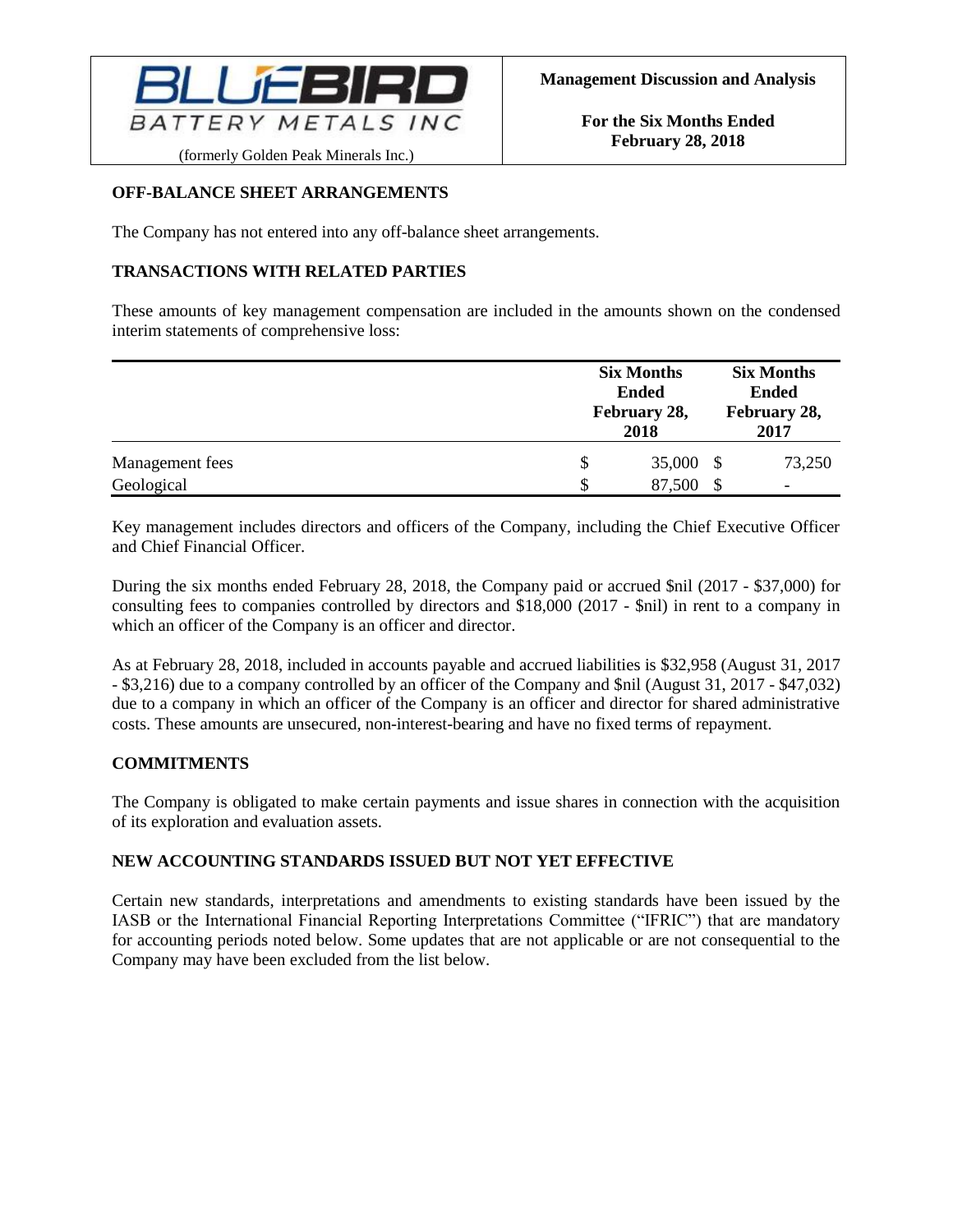

### **Accounting standards effective January 1, 2018**

#### IFRS 9 *Financial Instruments*

IFRS 9 introduces new requirements for classifying and measuring financial assets and liabilities. Additional amendments include introduction of new hedge accounting model and a new expected-loss impairment model. This standard is effective for annual periods beginning on or after January 1, 2018.

The Company has not yet begun the process of assessing the impact that the new and amended standards will have on its financial statements or whether to early-adopt any of the new requirements.

# **CRITICAL ACCOUNTING POLICIES**

#### *Critical judgments in applying accounting policies*

Information about critical judgments in applying accounting policies that have the most significant risk of causing material adjustment to the carrying amounts of assets and liabilities recognized in the financial statements within the next financial year are discussed below.

#### Impairment of exploration and evaluation assets

The application of the Company's accounting policy for exploration and evaluation expenditure and impairment of the capitalized expenditures requires judgment in determining whether it is likely that future economic benefits will flow to the Company, which may be based on assumptions about future events or circumstances. Estimates and assumptions made may change if new information becomes available. If, after an expenditure is capitalized, information becomes available suggesting that the recovery of expenditure is unlikely, the amount capitalized is written off in profit or loss in the year the new information becomes available.

#### Title to mineral property interests

Although the Company has taken steps to verify title to mineral properties in which it has an interest, these procedures do not guarantee the Company's title. Such properties may be subject to prior agreements or transfers and title may be affected by undetected defects.

#### Income taxes

Significant judgment is required in determining the provision for income taxes. There are many transactions and calculations undertaken during the ordinary course of business for which the ultimate tax determination is uncertain. The Company recognizes liabilities and contingencies for anticipated tax audit issues based on the Company's current understanding of the tax law. For matters where it is probable that an adjustment will be made, the Company records its best estimate of the tax liability, including the related interest and penalties in the current tax provision. Management believes they have adequately provided for the probable outcome of these matters; however, the final outcome may result in a materially different outcome than the amount included in the tax liabilities.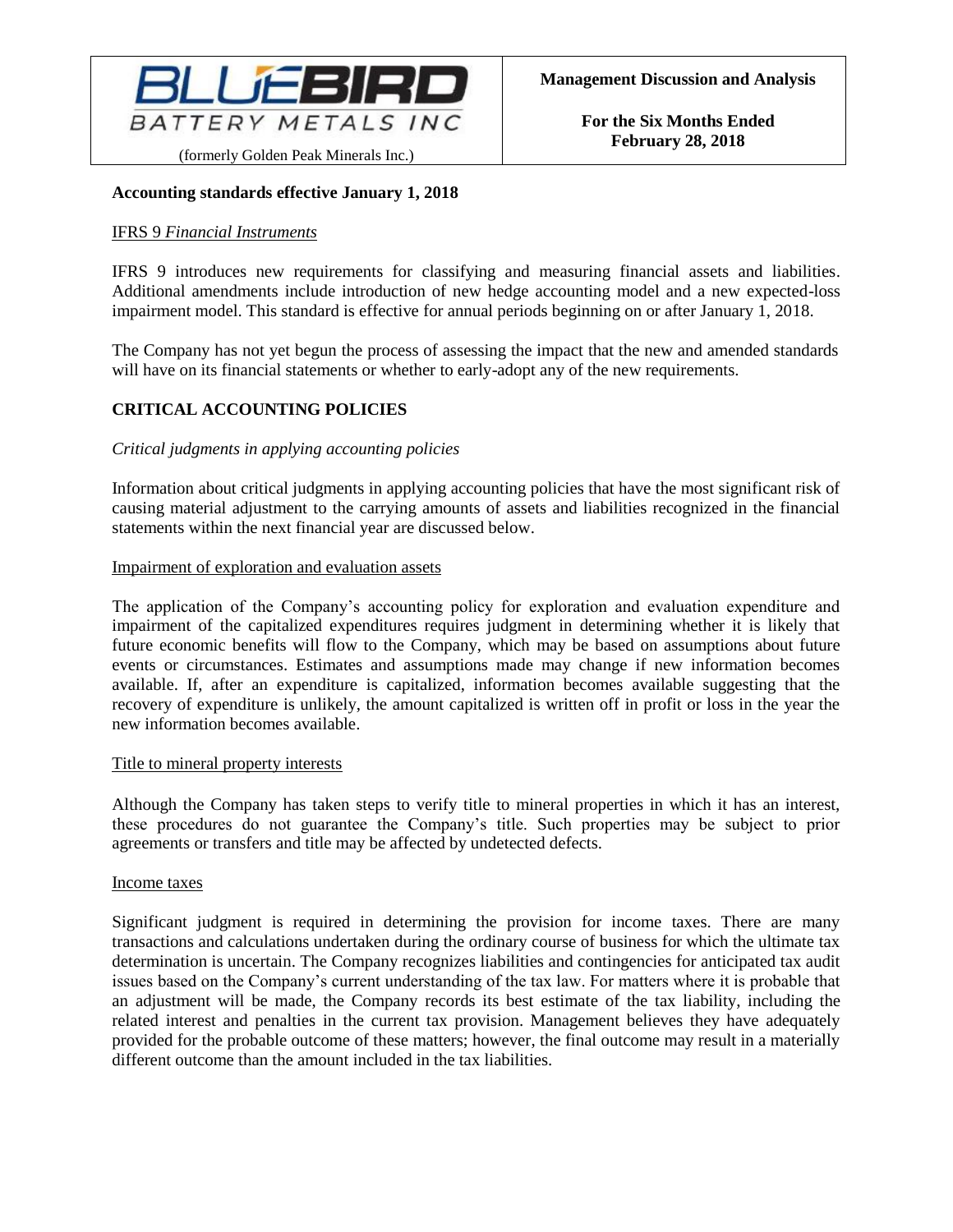

(formerly Golden Peak Minerals Inc.)

In addition, the Company recognizes deferred tax assets relating to tax losses carried forward to the extent that it is probable that taxable profit will be available against which a deductible temporary difference can be utilized. This is deemed to be the case when there are sufficient taxable temporary differences relating to the same taxation authority and the same taxable entity that are expected to reverse in the same year as the expected reversal of the deductible temporary difference, or in years into which a tax loss arising from the deferred tax asset can be carried back or forward. However, utilization of the tax losses also depends on the ability of the taxable entity to satisfy certain tests at the time the losses are recouped.

#### Going concern risk assessment

The Company's ability to continue its operations and to realize assets at their carrying values is dependent upon its ability to fund its existing acquisition and exploration commitments on its exploration and evaluation assets when they come due, which would cease to exist if the Company decides to terminate its commitments, and to cover its operating costs. The Company may be able to generate working capital to fund its operations by the sale of its exploration and evaluation assets or raising additional capital through equity markets. However, there is no assurance it will be able to raise funds in the future. These condensed interim financial statements do not give effect to any adjustments required to realize it assets and discharge its liabilities in other than the normal course of business and at amounts different from those reflected in the accompanying condensed interim financial statements.

#### *Key sources of estimation uncertainty*

The following are key assumptions concerning the future and other key sources of estimation uncertainty that have a significant risk of resulting in material adjustments to the condensed interim financial statements.

#### Decommissioning liabilities

Rehabilitation provisions have been created based on the Company's internal estimates. Assumptions, based on the current economic environment, have been made, which management believes are a reasonable basis upon which to estimate the future liability. These estimates take into account any material changes to the assumptions that occur when reviewed regularly by management. Estimates are reviewed annually and are based on current regulatory requirements. Significant changes in estimates of contamination, restoration standards and techniques will result in changes to provisions from year to year. Actual rehabilitation costs will ultimately depend on future market prices for the rehabilitation costs that will reflect the market condition at the time the rehabilitation costs are actually incurred.

The final cost of the currently recognized rehabilitation provisions may be higher or lower than currently provided for. As at February 28, 2018, the Company has no known rehabilitation requirements, and accordingly, no provision has been made.

### Valuation of flow-through premium

The determination of the valuation of flow-through premium and warrants in equity units is subject to significant judgment and estimates. The flow-through premium is valued as the estimated premium that investors pay for the flow-through feature, being the portion in excess of the market value of shares without the flow-through feature issued in concurrent private placement financing. In the case that the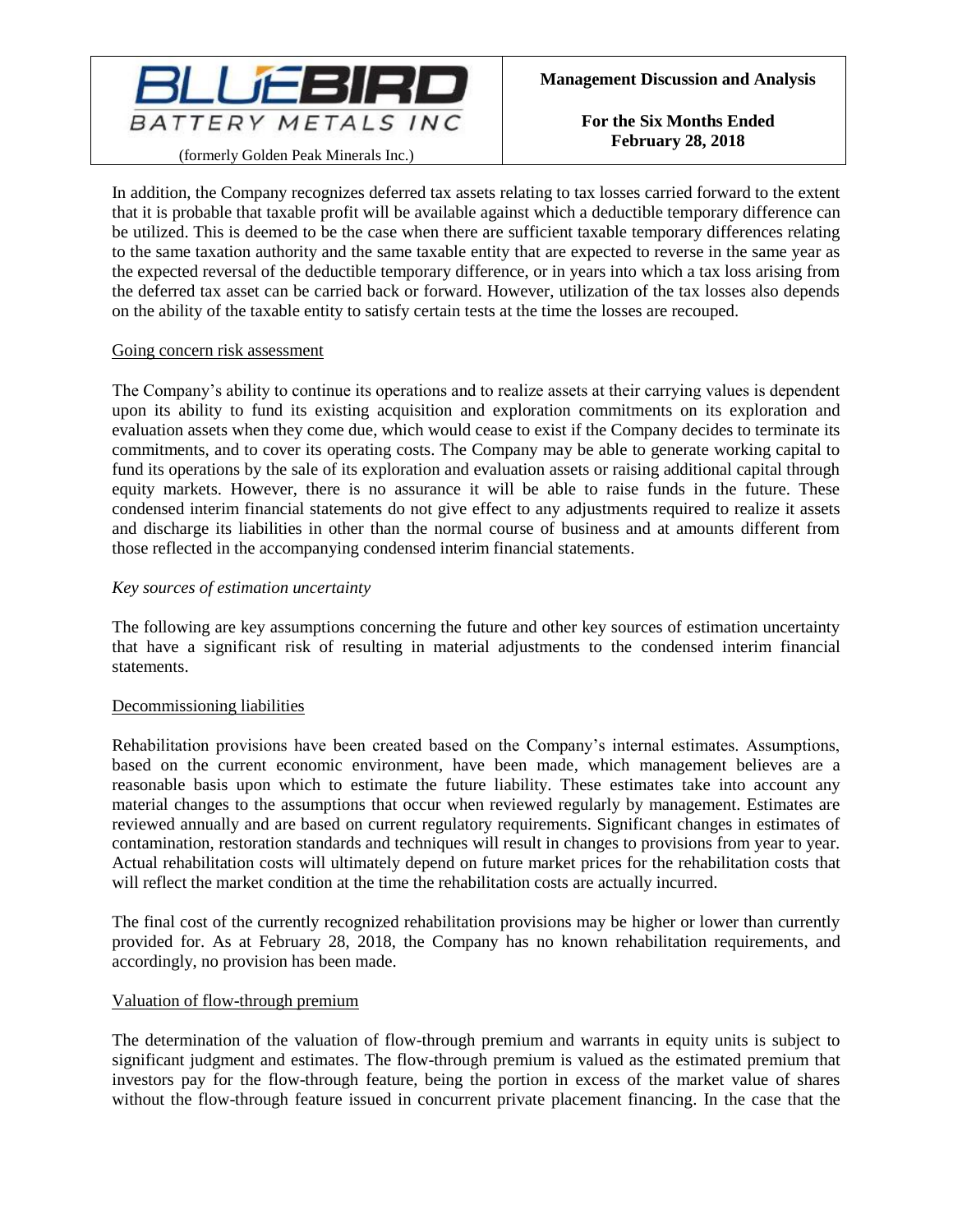

Company did not issue non-flow-through shares together with the flow-through shares, the market value of shares without the flow-through feature will be determined using their closing quoted bid price.

# **FINANCIAL INSTRUMENTS AND OTHER INSTRUMENTS**

The Company's financial instruments include cash, receivables and accounts payable. Cash is classified as fair value through profit or loss. Receivables is classified as loans and receivables. Accounts payable is classified as other financial liabilities. The carrying values of these instruments approximate their fair values due to the relatively short periods to maturity of these instruments.

#### **Financial risk management objectives and policies**

The risks associated with these financial instruments and the policies on how to mitigate these risks are set out below. Management manages and monitors these exposures to ensure appropriate measures are implemented on a timely and effective manner.

#### Credit risk

Credit risk is the risk of an unexpected loss if a customer or third party to a financial instrument fails to meet its contractual obligations. Financial instruments that potentially subject the Company to concentrations of credit risk consist principally of cash. To minimize the credit risk on cash, the Company places its cash with a major Canadian financial institution.

### Liquidity risk

The Company manages liquidity risk by maintaining a balance between continuity of funding and flexibility through the use of borrowings. Management closely monitors the liquidity position and expects to have adequate sources of funding to finance the Company's projects and operations. As at February 28, 2018, the Company had cash of \$1,359,452 (August 31, 2017 - \$178,018) to settle accounts payable and accrued liabilities of \$415,279 (August 31, 2017 - \$191,701), which fall due for payment within 30 days of February 28, 2018. All of the liabilities presented as accounts payable are due within 30 days of the reporting date.

### Market risk

Market risk is the risk that changes in market prices, such as foreign exchange rates and interest rates, will affect the Company's income or the value of its holdings of financial instruments. The objective of market risk management is to manage and control market risk exposures within acceptable parameters, while optimizing the return on capital.

- *i) Currency risk -* The Company's expenses are denominated in Canadian dollars. The Company's corporate office is based in Canada and current exposure to exchange rate fluctuations is minimal. The Company does not have any significant foreign currency denominated monetary assets or liabilities.
- *ii) Interest rate risk -* The Company is exposed to interest rate risk on the variable rate of interest earned on bank deposits. The fair value interest rate risk on bank deposits is insignificant, as